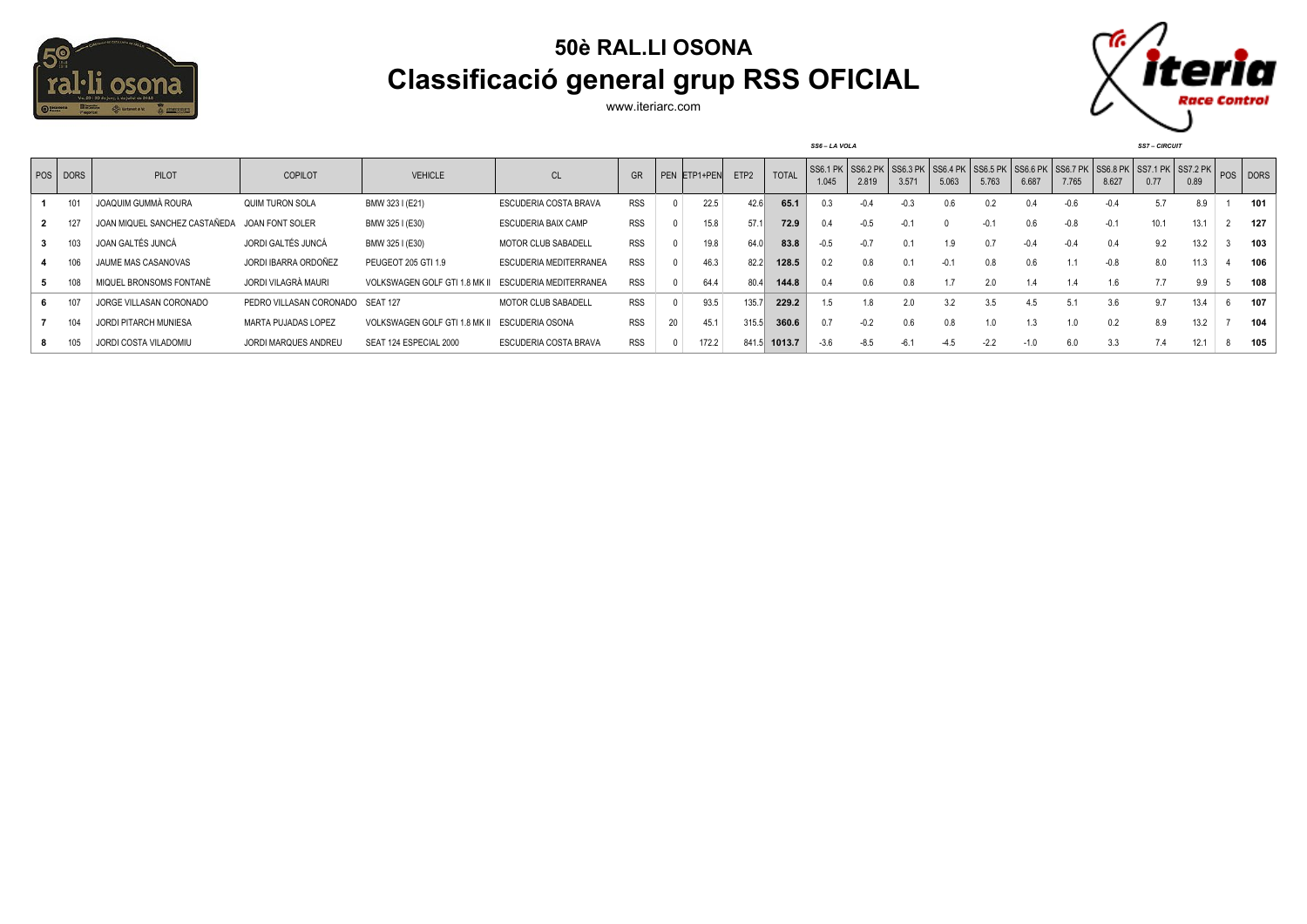

## **50è RAL.LI OSONA Classificació general grup RSS OFICIAL**



www.iteriarc.com

|    |            | <b>SS8-LA TRONA</b> |       |       |        |                                                       |         |                            |                    |                    |                    |                                       | SS9-LA VOLA |        |                       |                            |        |                       |                       |        | <b>SS10 - CASAMIQUELA</b>             |        |        |       |        |        |       |                                                                               |     |
|----|------------|---------------------|-------|-------|--------|-------------------------------------------------------|---------|----------------------------|--------------------|--------------------|--------------------|---------------------------------------|-------------|--------|-----------------------|----------------------------|--------|-----------------------|-----------------------|--------|---------------------------------------|--------|--------|-------|--------|--------|-------|-------------------------------------------------------------------------------|-----|
|    | POS   DORS | 1.037               | 2.036 | 3.874 | 4.812  | SS8.1 PK SS8.2 PK SS8.3 PK SS8.4 PK SS8.5 PK<br>5.878 | 7.498   | SS8.6 PK SS8.7 PK<br>9.582 | SS8.8 PK<br>10.247 | SS8.9 PK<br>10.913 | SS8.10 PK<br>12.34 | SS8.11 PK SS9.1 PK SS9.2 PK<br>12.843 | 1.045       | 2.819  | $ $ SS9.3 PK<br>3.571 | SS9.4 PK SS9.5 PK<br>5.063 | 5.763  | $ $ SS9.6 PK<br>6.687 | $ $ SS9.7 PK<br>7.765 | 8.627  | SS9.8 PK SS10.1 PK SS10.2 PK<br>1.186 | 2.364  | 3.104  | 4.536 | 5.747  | 7.393  | 8.029 | SS10.3 PK SS10.4 PK SS10.5 PK SS10.6 PK SS10.7 PK SS10.8 PK POS DORS<br>8.463 |     |
|    | 101        | $-0.5$              |       |       |        |                                                       | 0.      | $-2.0$                     | 0.7                |                    |                    | 0.                                    |             |        | $-0.4$                | 0.3                        | 0.3    | 0.6                   |                       |        |                                       |        |        |       | $-0.3$ | $-0.6$ |       | $-0.5$                                                                        | 101 |
|    |            |                     | -0.4  | -v. i |        |                                                       | 1.0     | $-1.0$                     | 0.2                |                    | -0.4               | $-0.4$                                | 0.4         |        | $-0.3$                | 0.1                        | 0.4    | 0.3                   | $-0.8$                | 0.3    | 0.8                                   | -0.5   | $-0.4$ | 0.3   | $-0.5$ | $-0.4$ |       | $-0.5$                                                                        | 127 |
|    | 103        | 0.2                 |       |       |        | 0.6                                                   | 0.8     | -1.2                       | 0.4                | 0.4                | 0.2                | $-0.5$                                | $-0.5$      | $-0.3$ | $-0.4$                | 1.0                        | 0.4    | $-0.3$                | $-0.2$                | $-0.1$ |                                       | $-0$ . |        |       | $-0.3$ | -0.8   |       | $-0.6$                                                                        | 103 |
|    | 106        |                     | -0.7  |       | 0.8    | 0.5                                                   | 1.9     | 7.1                        | 6.7                |                    | 0.3                | 0.6                                   | 0.4         | 0.8    | $-0.1$                | 0.1                        |        | 1.3                   | 2.4                   | $-1.4$ | 2.2                                   |        | 0.9    | 0.3   | $-0.2$ | $-1.0$ |       | $-1.1$                                                                        | 106 |
|    |            |                     |       |       | 0.6    |                                                       |         |                            |                    | 0.9                |                    |                                       |             |        |                       | 0.6                        | 0.4    | 0.3                   |                       |        |                                       |        | 0.4    |       |        | $-0.5$ |       | 0.2                                                                           | 108 |
| 6. | 107        |                     | -0.5  |       | 2.0    | 2.2                                                   | 3.4     | 4.3                        | 2.1                |                    | 1.0                | 2.5                                   | 0.8         | $-0.8$ | $-1.2$                | $-1.6$                     | $-2.1$ | -1.8                  | $-2.1$                | $-5.9$ | 1.8                                   |        | 0.5    | 1.3   | 0.3    | $-0.1$ |       | $-0.1$                                                                        | 107 |
|    | 104        |                     |       |       | $-9.8$ | $-11.1$                                               | $-16.8$ | 18.5                       | $-21.3$            | $-30.5$            | $-42.4$            | $-39.4$                               | 1.0         | 0.4    |                       | 0.4                        | 0.6    | 0.4                   |                       | $-0.2$ | 1.3                                   |        |        | 0.9   | 0.7    | 0.5    |       | 0.5                                                                           | 104 |
|    |            |                     |       |       |        | 28.6                                                  | 38.5    |                            | 47.6               | 41.4               |                    | 31.3                                  | $-5.0$      | -2.0   | -5.U                  |                            | $-9.3$ | $-6.5$                |                       |        | -0.9                                  |        | $-0.5$ |       | -4.5   | $-2.5$ |       | $-2.8$                                                                        | 105 |